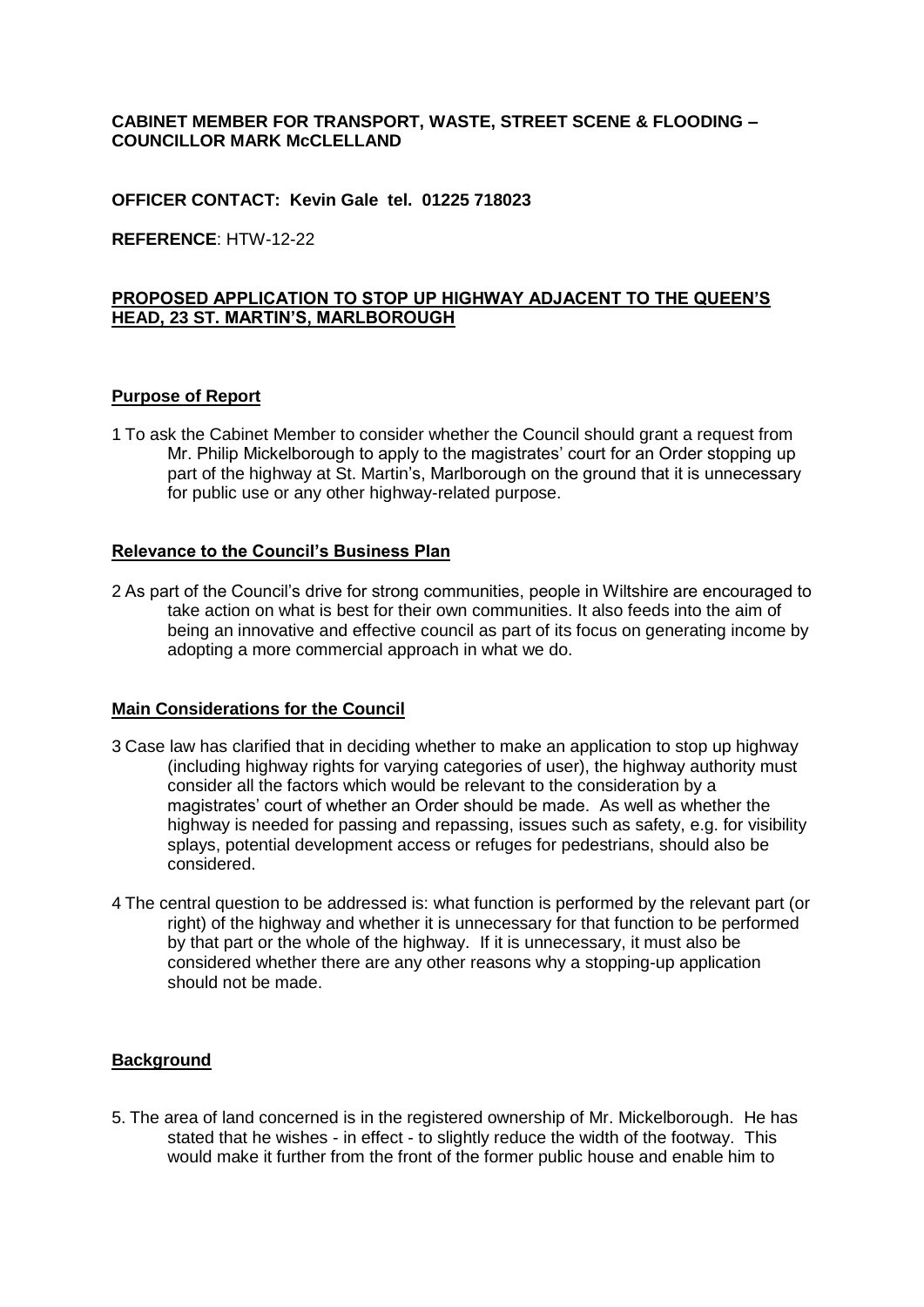protect the property from damp. It would also protect pedestrians when the property's 'coach' doors are opened.

6. Under the Highways Act 1980, Magistrates' Courts have a power to authorise the stopping up or diversion of highway. Section 116 (1)-(4) provides as follows:

*(1) Subject to the provisions of this section, if it appears to a magistrates' court after a view, if the court thinks fit, by any two or more of the justices composing the court, that a highway (other than a trunk road or a special road) as respects which the highway authority have made an application under this section – (a) is unnecessary, or*

*(b) can be diverted so as to make it nearer or more commodious to the public, The court may by order authorise it to be stopped up, or as the case may be, to be so diverted.*

[sub-section 2 has been repealed]

*(3) If an authority propose to make an application under this section for an order relating to any highway (other than a classified road) they shall give notice of the proposal to –*

*(a) if the highway is in a non-metropolitan district, the council of that district; and (aa) if the highway is in Wales, the Welsh council for the area in which it is situated if they are not the highway authority for it; and*

*(b) if the highway is in England, the council of the parish (if any) in which the highway is situated or, if the parish does not have a separate parish council, to the chairman of the parish meeting; and*

*(c) if the highway is in Wales, the council (if any) of the community in which the highway is situated;*

and the application shall not be made if within two months of the date of service of *the notice by the authority notice is given to the authority by the district council [or Welsh council] or by the parish or community council or, as the case may be, by the chairman of the parish meeting that the council or meeting have refused to consent to the making of the application.*

*(4) An application under this section may be made, and an order under it may provide, for the stopping up or diversion of a highway for the purposes of all traffic, or subject to the reservation of a footpath, bridleway or restricted byway.*

- 7. Marlborough Town Council has consented to the proposed application and a copy of its consent is shown at **Appendix 2**. The local members, Councillors Jane Davies and Caroline Thomas, have no objection.
- 8. Should the application be made and granted, the public would no longer have the right to pass and repass along the section of highway concerned and the Council would no longer be responsible for maintaining it. The area has been inspected regularly and Mr. Martin Cook, the Area Highway Engineer, is not aware that any defects in the footway have been reported or repaired in this location.
- 9. As the Area Highway Engineer for the Marlborough area, Mr. Cook is responsible for the Council's assessment of the request for a stopping-up application, prior to determination by the Cabinet Member. He has visited the site and is satisfied that, should the proposed application be made and granted, the remaining width of footway would be sufficient for the public. Mr. Cook considers that the section of highway is unnecessary for public use or any other highway-related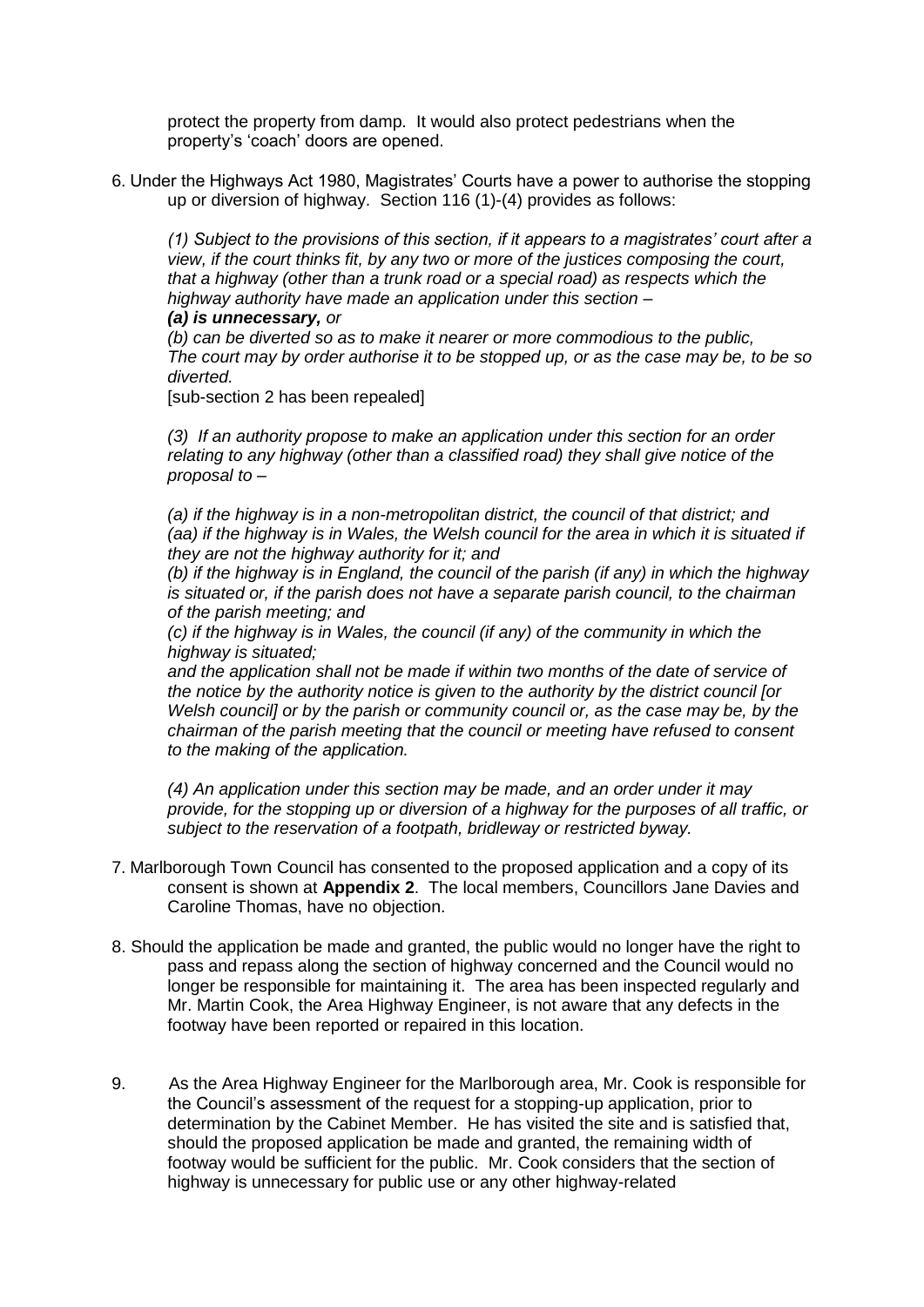reason. Accordingly, he supports the proposal for the Council to make the proposed application.

# **Safeguarding Considerations**

10. There are no relevant safeguarding considerations.

## **Public Health Implications**

11. There are no relevant public health implications.

### **Environmental Impact of the Proposal**

12. There is no negative environmental impact to the proposal.

### **Equalities Impact of the Proposal**

13. Officers consider that there is no equalities impact of the proposal.

### **Risk Assessment**

14. Officers do not consider there would be any significant risk if the proposal were to be adopted.

#### **Financial Implications**

15. Mr. Philip Mickelborough has agreed to meet the legal costs of an application. Whether or not one proceeds, he will still be liable for preparatory costs. Accordingly, officers are satisfied that there will not be a negative financial impact upon the Council. Other financial implications are mainly associated with risk liabilities and if the stopping-up order is made, the liability transfers to Mr. Mickelborough and therefore reduces any financial implication associated with risk liabilities.

#### **Legal Implications**

- 16. As highway authority, the Council has a discretionary power, rather than a duty, to make such applications.
- 17. If an application is not made or if one is made and the magistrates are minded not to make the Order, Wiltshire Council would continue to have a legal responsibility for the maintenance of the highway concerned.